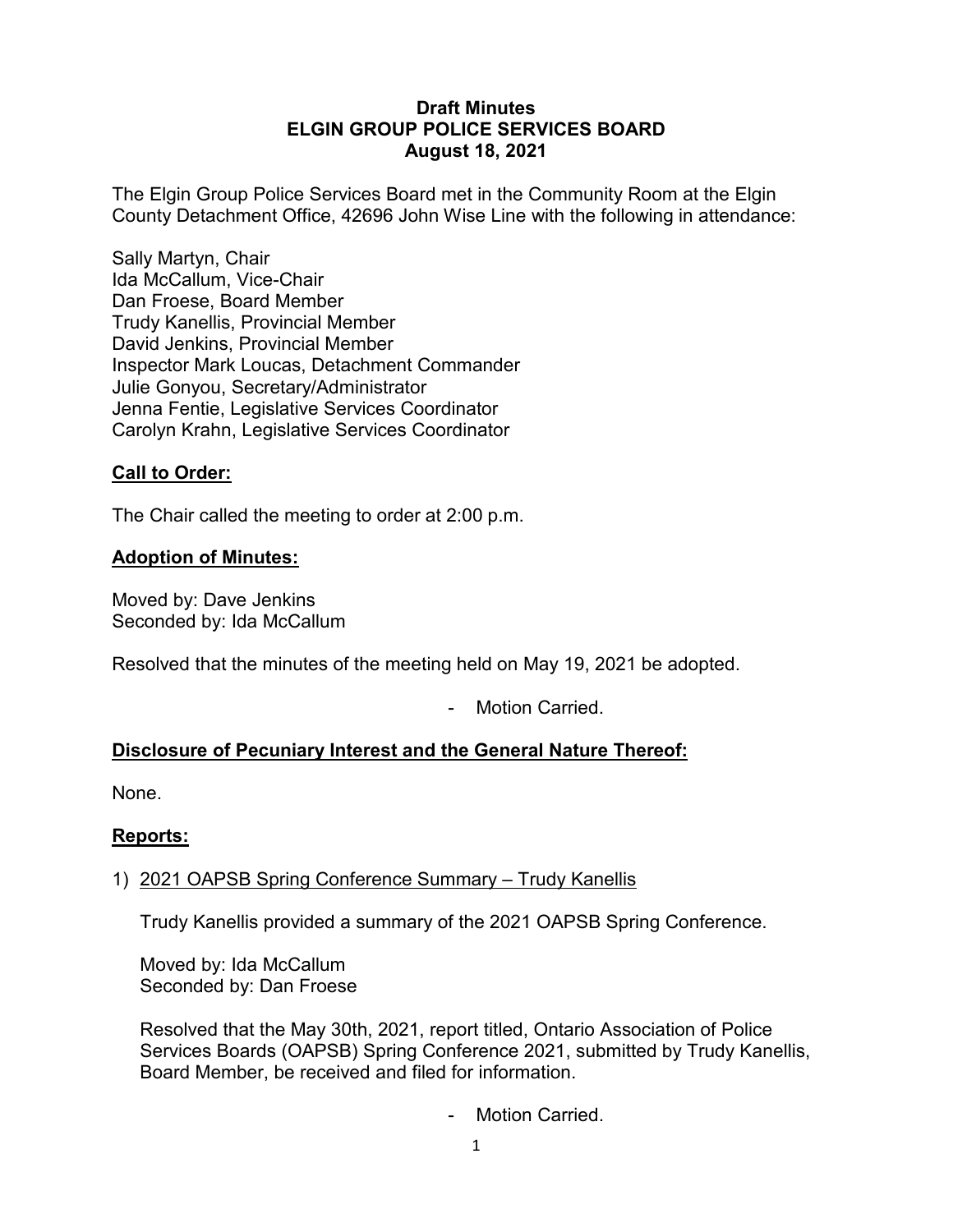#### 2) Board Compensation Review – Legislative Services Coordinator

The Legislative Services Coordinator presented the results of the OAPSB Zone 6 Police Services Board Compensation Survey and recommended that board member compensation be revisited once the Elgin Group Police Services Board submission to the Ministry of the Solicitor General is approved and a new board is formed.

Moved by: Trudy Kanellis Seconded by: Dave Jenkins

Resolved that the report from the Secretary-Administrator, dated August 12, 2021, be received and filed;

And that member compensation be reviewed and/or adjusted as part of the 2022 Budget.

Motion Carried.

### 3) Detachment Commander's Quarterly Report

The Detachment Commander provided statistics on public complaints; crime abatement strategy; patrol hours; violent, property, and drug crimes; and collisions for the period of April to June 2021.

Moved by: Trudy Kanellis Seconded by: Ida McCallum

Resolved that the report be received and filed.

Motion Carried.

## **Correspondence:**

1) OAPSB Zone 6 Notice of Meeting – September 28, 2021

Moved by: Dan Froese Seconded by: Dave Jenkins

Resolved that Correspondence Item #1 be received and filed.

Motion Carried

### **Other Items:**

None.